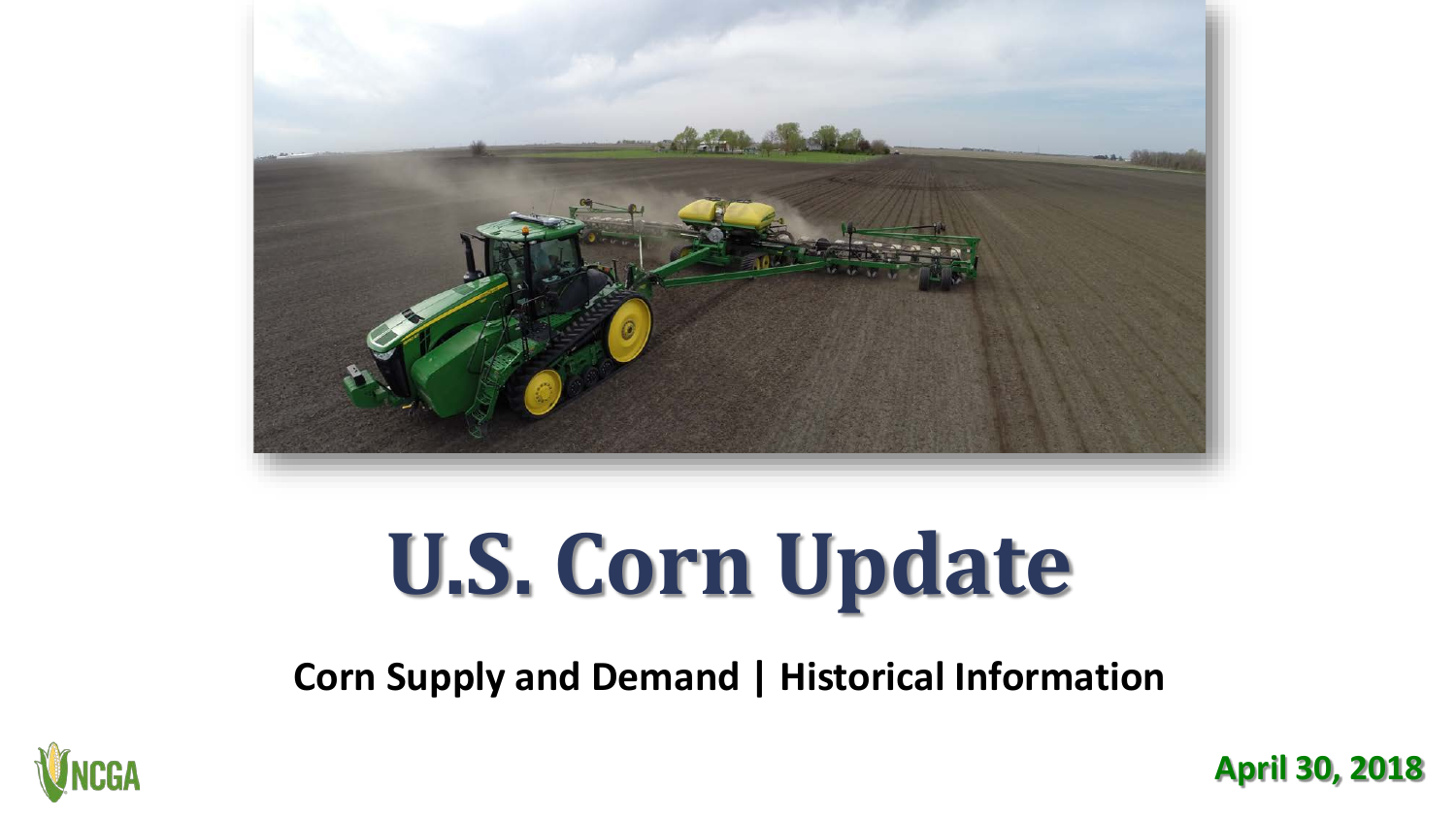# **Corn Planting Progress, April 29**



#### NATIONAL:

| April 29, 2018: | 17% |
|-----------------|-----|
| April 29, 2017: | 32% |
| Five-Year Avg:  | 27% |

Note: These 18 states highlighted represent 92% of U.S. corn acreage in 2017.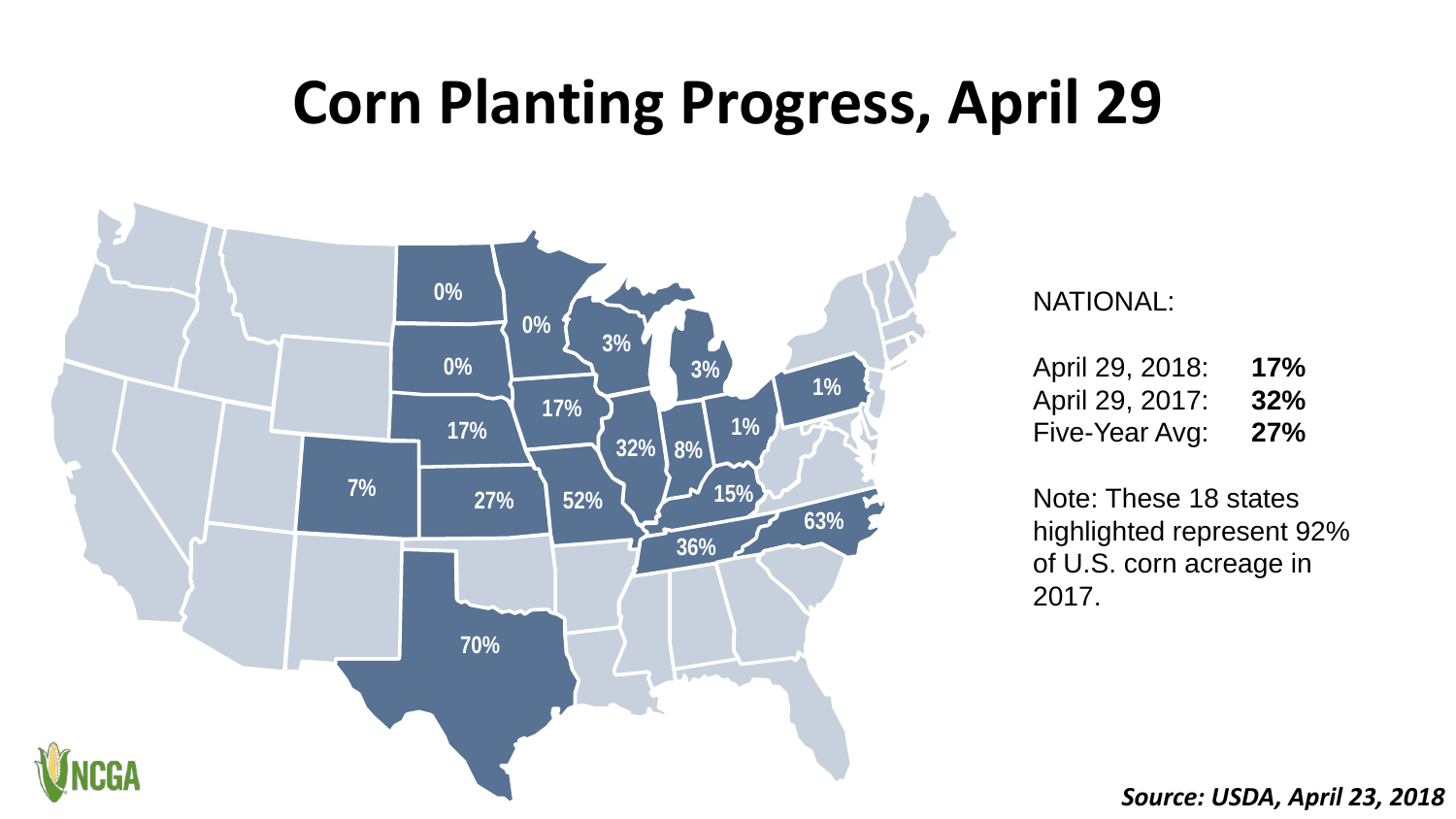# **Corn Emerged, April 29**



#### NATIONAL:

| April 29, 2018: | 3% |
|-----------------|----|
| April 29, 2017: | 8% |
| Five-Year Avg:  | 6% |

Note: These 18 states highlighted represent 92% of U.S. corn acreage in 2017.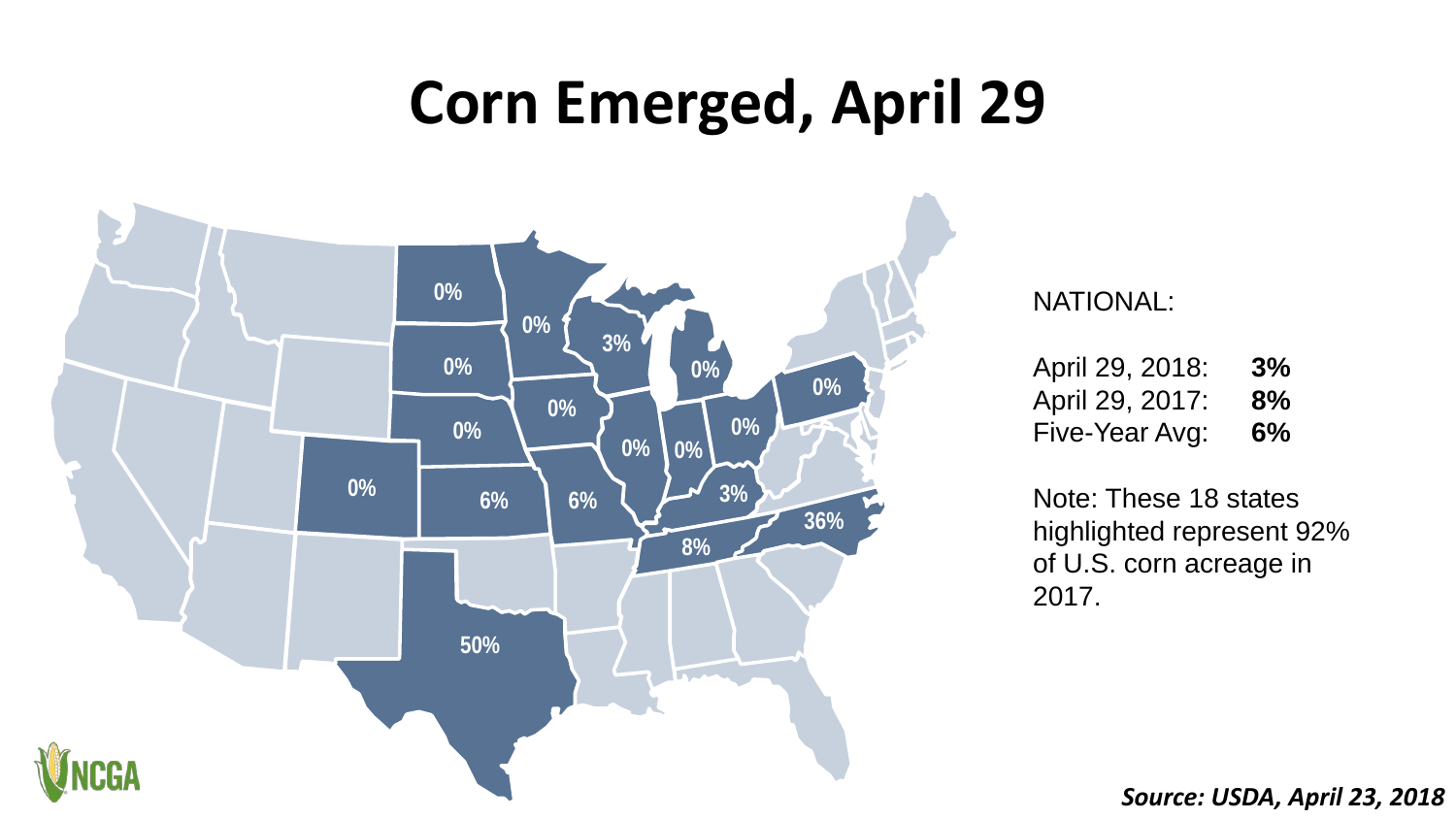# **Accuracy of Prospective Plantings Report**

| Year | <b>March Acres</b> | <b>Final Acreage</b> | <b>Change</b>    |
|------|--------------------|----------------------|------------------|
| 2017 | 89,996             | 90,886               | 890 / 1.0%       |
| 2016 | 93,601             | 94,004               | 403 / 0.4%       |
| 2015 | 89,199             | 87,999               | $-1,200 / 1.3\%$ |
| 2014 | 91,691             | 90,597               | $-1,094 / 1.2\%$ |
| 2013 | 97,282             | 95,365               | $-1,917 / 2.0\%$ |
| 2012 | 95,864             | 97,291               | $1,427 / 1.5\%$  |
| 2011 | 92,178             | 91,936               | $-242 / 0.3\%$   |
| 2010 | 88,798             | 88,192               | $-606 / 0.7\%$   |

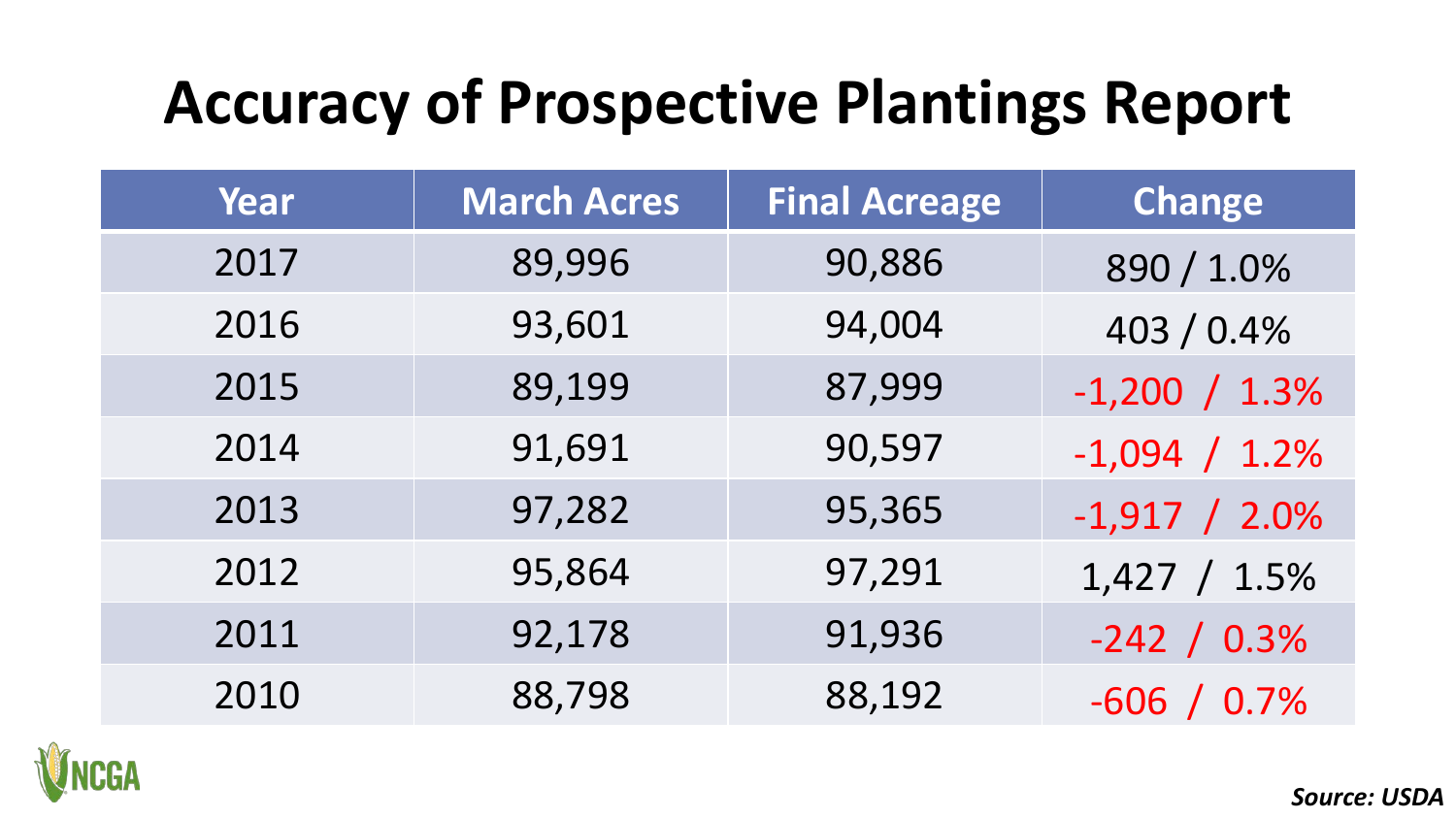# **2017 Corn Crop Data**



| <b>Area Planted</b>       | <b>90.1</b> million acres   |
|---------------------------|-----------------------------|
| <b>Area Harvested</b>     | 82.7 million acres          |
| <b>Average Yield</b>      | 176.6 bushels per acre      |
| <b>Corn Production</b>    | <b>14.6</b> billion bushels |
| <b>Total Corn Demand</b>  | 14.2 billion bushels        |
| <b>Ending Stocks</b>      | 2.4 billion bushels         |
| <b>Average Farm Price</b> | \$3.25 per bushel           |



*Source: World of Corn 2017*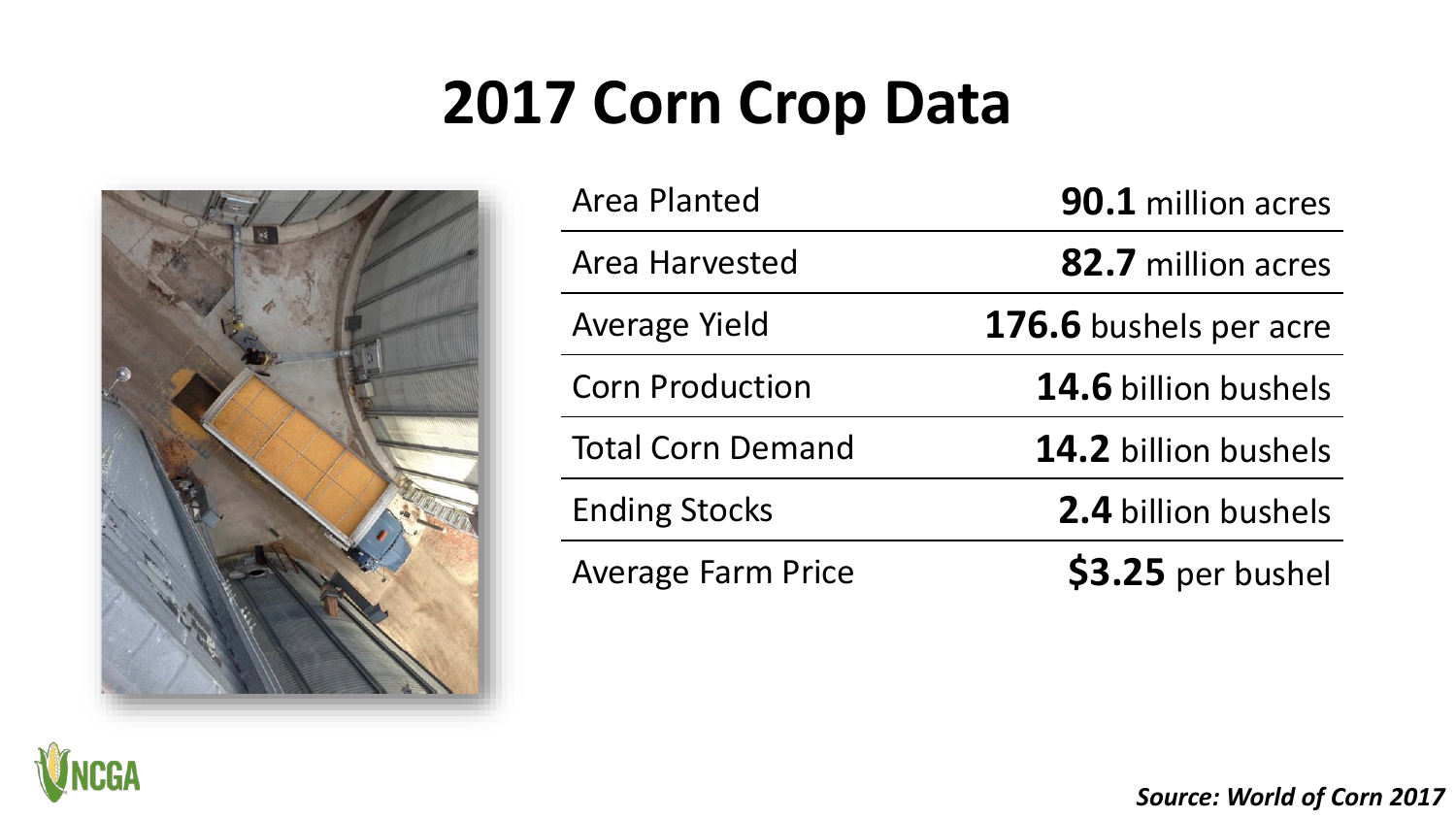### **HISTORICAL INFORMATION**

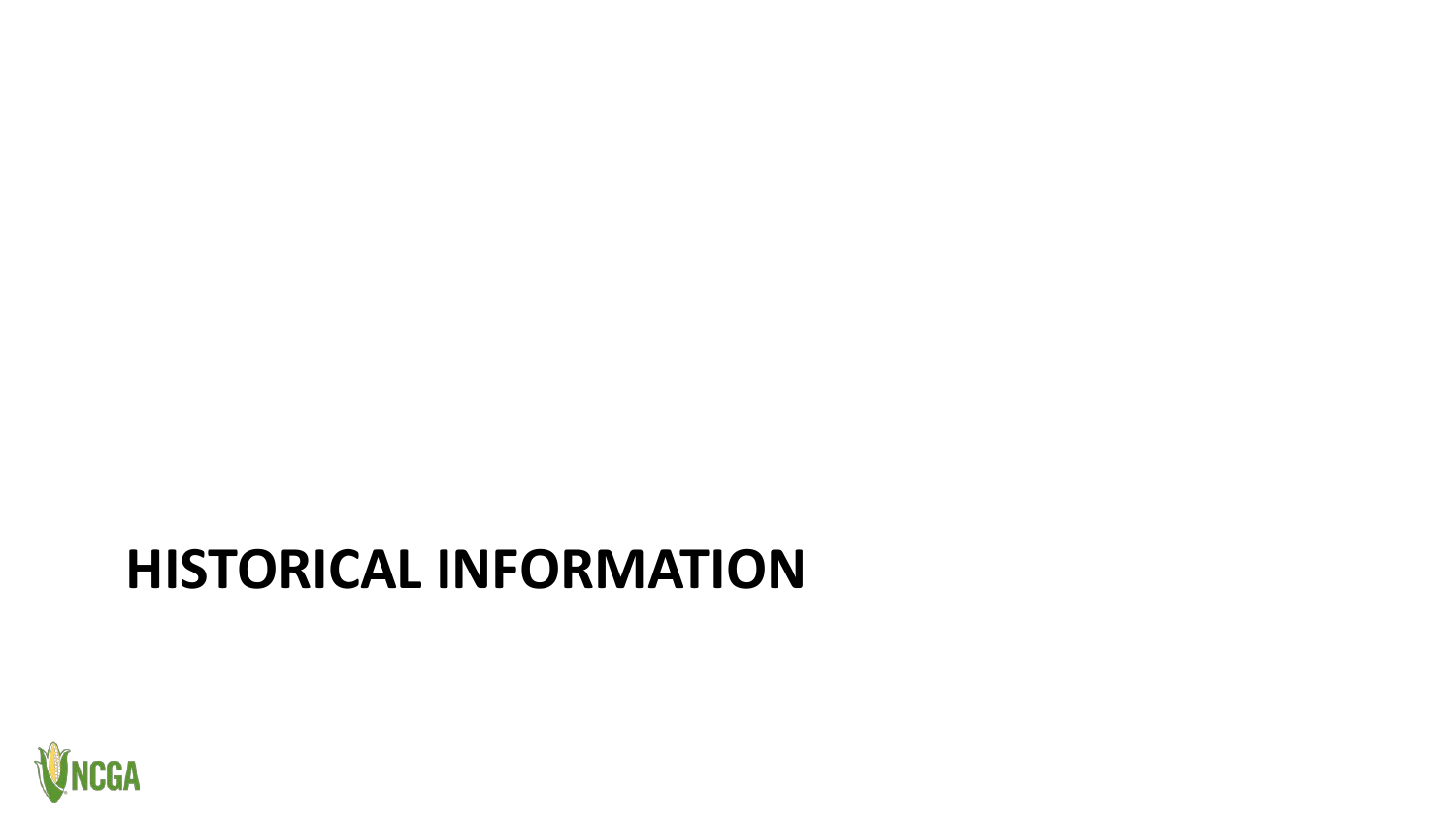### **Corn Acres Planted 1926-2017**





*Millions of Acres*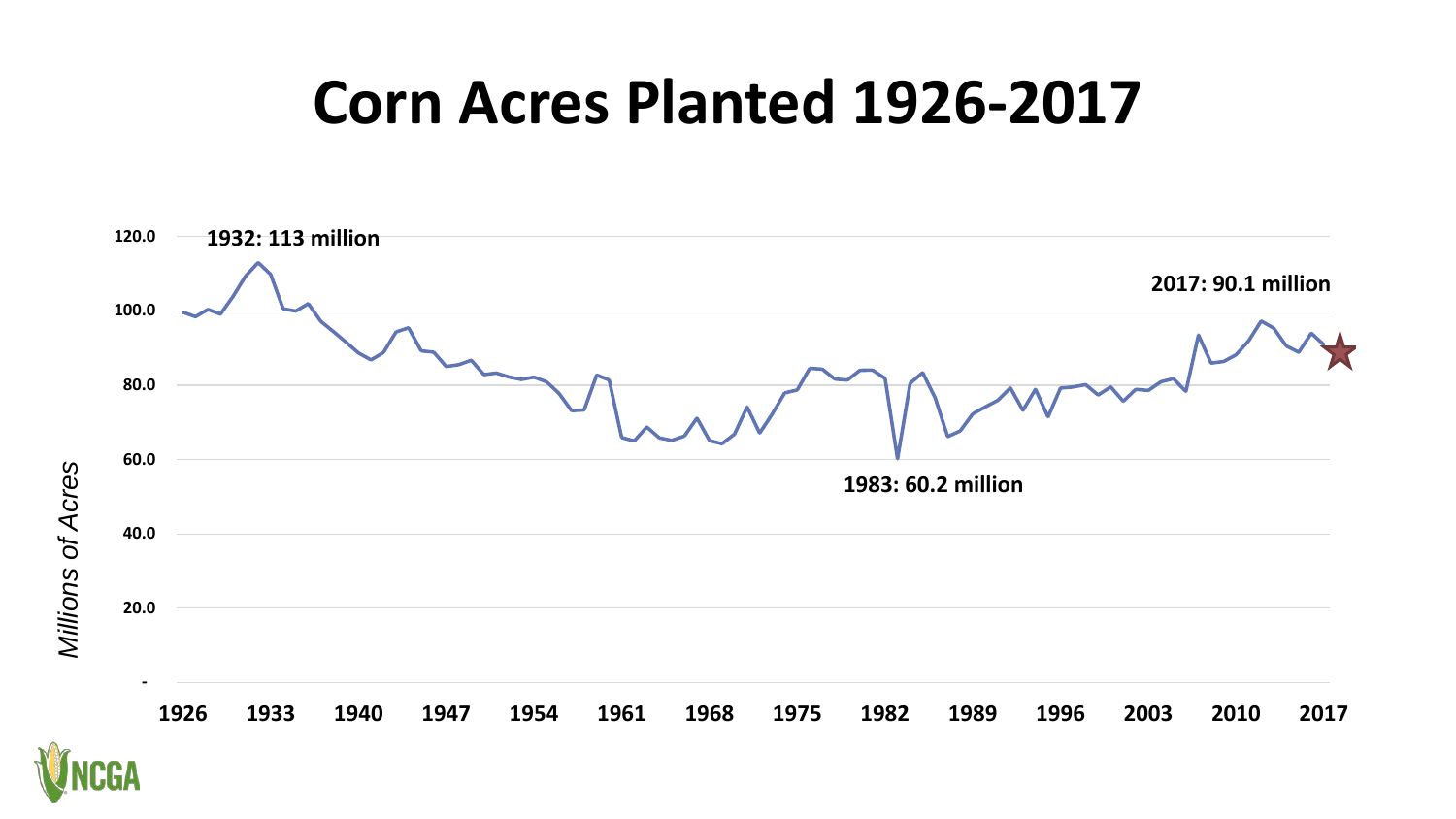# **History: Acres and Production**



*Source: USDA*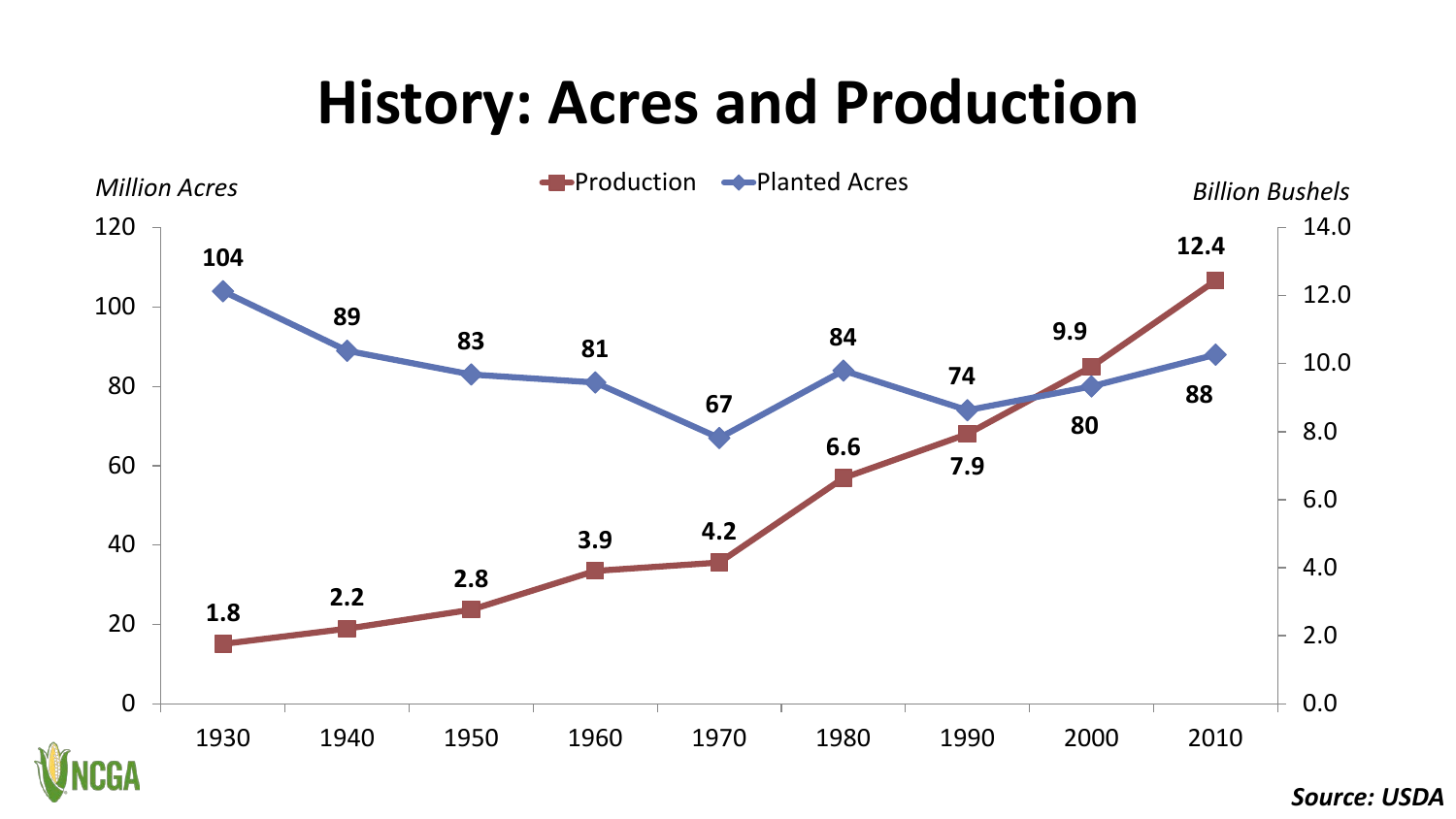# **History: Average Corn Yield**



*Source: USDA*